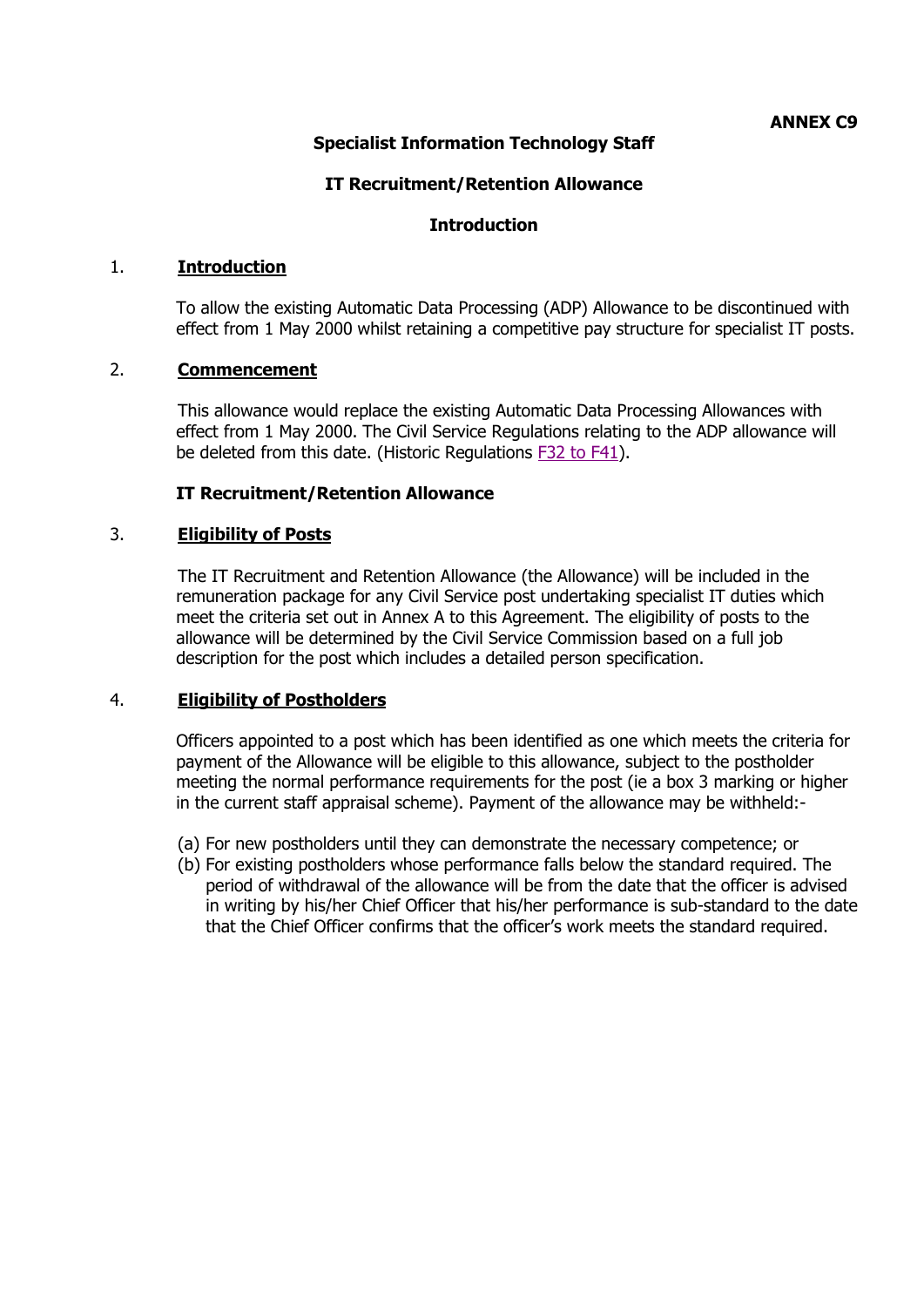# 5. **The Allowance**

The Allowance forms part of the officer's monthly pay and the annual allowance with effect from 01 May 2000 is set out below:

| Pay Span 1                                                                                                                      | £2,000                     |
|---------------------------------------------------------------------------------------------------------------------------------|----------------------------|
| Pay Span 2                                                                                                                      | £2,000                     |
| Pay Span 4<br>After 1 year's satisfactory service<br>After 3 year's satisfactory service<br>After 5 year's satisfactory service | £1,750<br>£3,500<br>£4,500 |
| Pay Span 5<br>After 1 year's satisfactory service<br>After 3 year's satisfactory service<br>After 5 year's satisfactory service | £1,750<br>£3,500<br>£4,500 |
| Pay Span 6<br>After 1 year's satisfactory service<br>After 2 year's satisfactory service                                        | £1,400<br>£3,300           |

# 6. **Review of the Amount of the Allowance**

The allowance will be reviewed as part of the annual pay review and any revision of the allowance included in the subsequent pay agreement. The allowance for each pay span/grade may be increased or decreased according to the recruitment or retention situation at the time of the review and it will not be automatically increased by the value of the pay award.

# 7. **Status of the Allowance**

The allowance:-

- a) Is reckonable for overtime, shift disturbance allowance and superannuation purposes (including the widow's and children's pension scheme);
- b) Will be taken into account in determining the starting pay on promotion in accordance with IOMCS Regulation [C10](http://www.gov.im/hr/iomcs/cs_regs/section_C/pay.xml#c10) (Treatment of allowances on promotion)

# 8. **ADP Allowance – Personal Protection**

Staff in post at 1 May 2000 who are eligible for the ADP allowance will be eligible for payment of either:-

- a) The IT Recruitment and Retention Allowance; **or**
- b) The obsolete ADP allowance for which they were eligible for a period of 14 years as set out in paragraphs 9,10 and 11 below whichever is the higher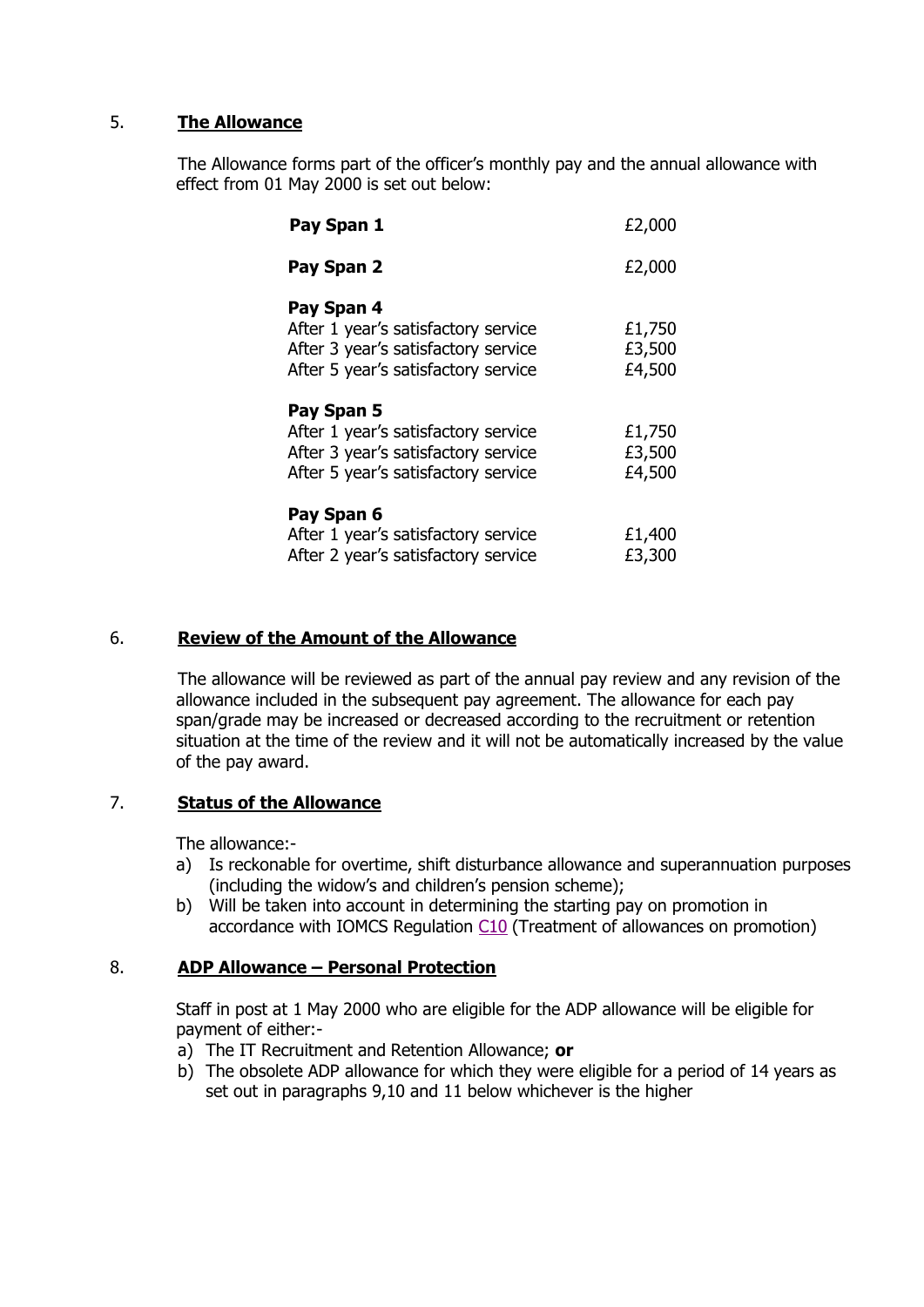#### 9. **Obsolete ADP Allowance**

The obsolete ADP allowance at 1 May 2000 will be the ADP allowance in force on 30 April 2000. Officers with less than 2 years qualifying experience at 1 May 2000 will be eligible to progress to the obsolete higher allowances where appropriate.

10. Personal protection to the obsolete allowance will be on "mark time" basis (ie the allowance at 30 April 2000 will not be increased for annual pay awards or any other purpose) for a period of 10 years. In the following 4 years the allowance would be:-

| Year $11$ : | 80% of the allowance |
|-------------|----------------------|
| Year $12$ : | 60% of the allowance |
| Year 13:    | 40% of the allowance |
| Year 14:    | 20% of the allowance |

## 11. **Eligibility to the Obsolete Allowance**

Payment of the obsolete allowance under these personal protection arrangements is subject to the postholder meeting the standards required for the post as set out in paragraph 4(b) of this agreement.

Signed on behalf of Signed on behalf of

Civil Service Commission Government Officers' Association

Date: **Date: Date: Date: Date: Date:** 

Original agreement signed 25<sup>th</sup> April 2000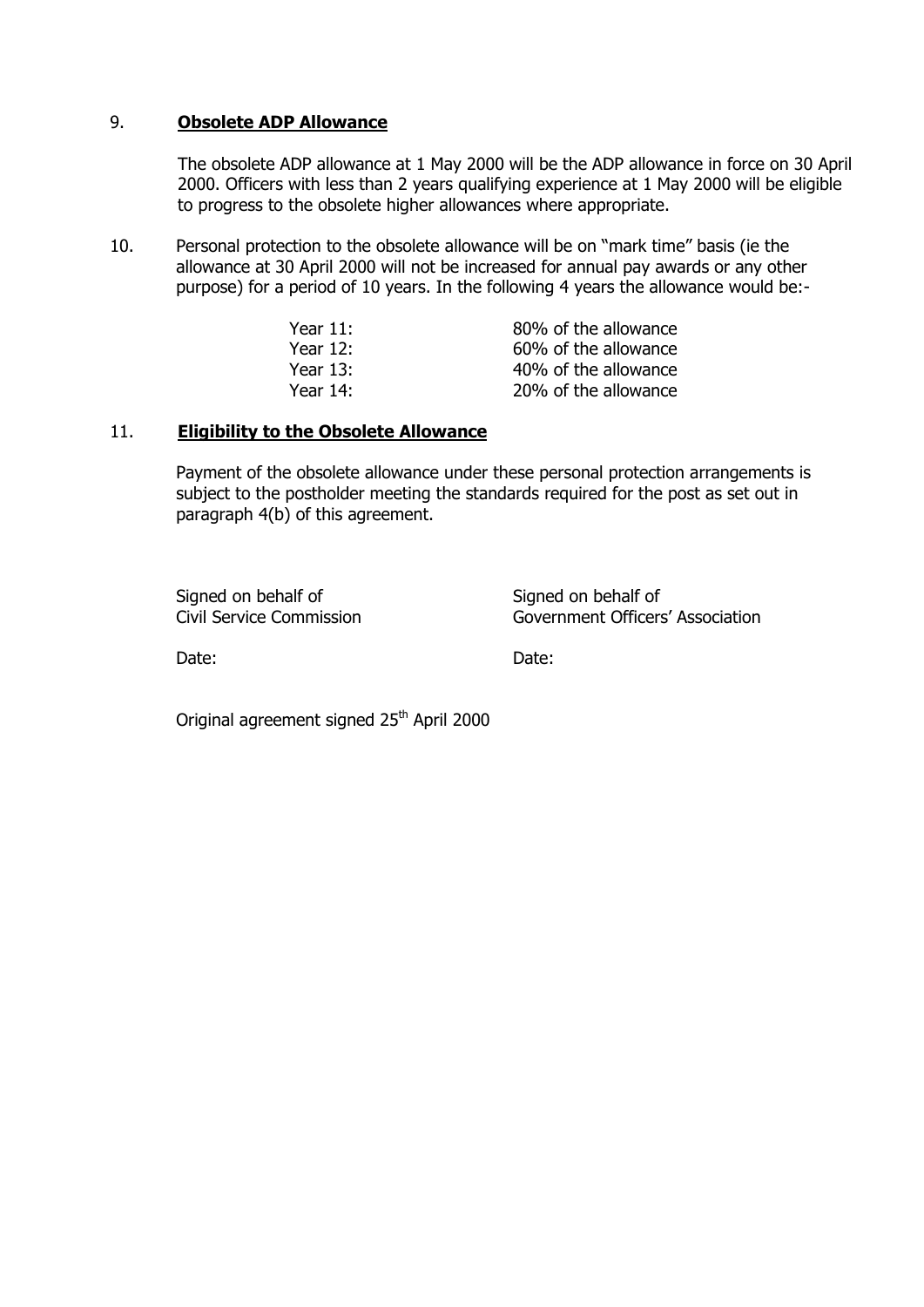#### Annex A

# **Information Technology Recruitment and Retention Allowance**

# **Criteria for Eligibility of Specialist IT Posts**

An Information Technology Recruitment and Retention Allowance will be payable to those posts which meet the following criteria:-

**Pay Span I:** Data preparation duties where the main duties of the post include the batch entry of data for mainframe computer operations or the supervision of posts employed on these duties. Posts involved in other data entry tasks do **not** qualify for the allowance.

**Pay Span II:** The duties are wholly or mainly:-

(a) Supervision of staff engaged on data preparation duties as set out above.

(b) The operation of a mainframe computer including controlling computer processing to meet time schedules; printing output; backing up data; maintaining security of data.

**Pay Span IV:** Where the requirements for appointment to the post are the same as those for appointment to the Analyst Programmer grade on the staff of the Information Systems Division and the duties of the post are wholly or mainly implementing, supporting or operating IT systems in accordance with Government's IT policy and require:-

(a) the provision of a high level of technical support for operating systems, including the installation of hardware and software for the implementation of Government's IT policy; **and/or**

(b) the drafting of technical qualifications for IT systems, the evaluation of proposals to meet such specifications, or the procurement of such systems; **and/or**

(c) the design and implementation of bespoke software as appropriate.

The level of competence required of the postholders will include successful completion of at least two years' appropriate or relevant training/study in the main computer skills, which will normally be evidenced by a formal qualification and/or certificate of competence.

**Pay Span V:** The requirements for appointment to the post are the same as those for appointment to the Senior Analyst Programmer grade on the staff of the Information Systems Division and the duties of the post are wholly or mainly implementing supporting or operating IT systems in accordance with Government's IT policy and require:-

(a) the provision of a high level of technical support for operating systems, including the installation of hardware and software for the implementation of Government's IT policy; **and/or**